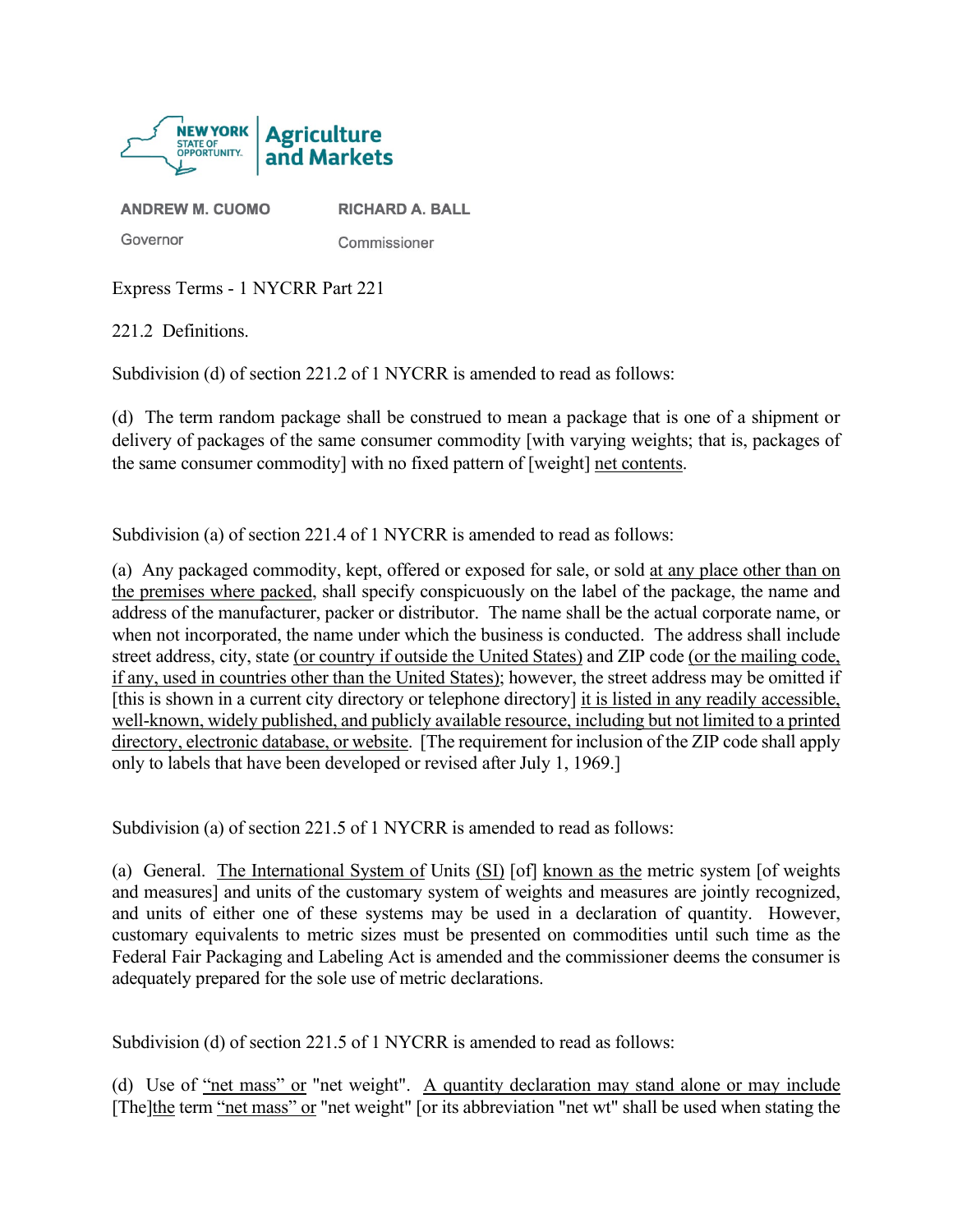net quantity of contents in terms of weight] either preceding or following the declaration. The term "net" by itself may be used on food labels. However, the quantity of contents shall always declare the net quantity of contents even when such terms are not used.

Subparagraph (iv) of paragraph (1) of subdivision (m) of section 221.5 of 1 NYCRR is amended to read as follows:

(iv) in the case of fluid or dry measure of less than one liter, milliliters. Provided, that the quantity declaration appearing on a random package may be expressed in terms of decimal fractions of the largest appropriate unit, the fraction being carried out to not more than [two] three decimal places.

Paragraph (2) of subdivision (m) of section 221.5 of 1 NYCRR is amended to read as follows:

(2) One meter, one square meter, one kilogram, one liter or more. In the case of:

(i) length measure of one meter or more; in meters and decimal fractions to not more than [two] three places;

(ii) area measure of one square meter or more; in square meters and decimal fractions to not more than [two] three places;

(iii) weight of one kilogram or more; in kilograms and decimal fractions to not more than [two] three places;

(iv) fluid or dry measures of one liter or more; in liters and decimal fractions to not more than [two] three places.

Paragraph (1) and (2) of subdivision (n) of section 221.5 of 1 NYCRR are amended to read as follows:

- (1) Less than one foot, one square foot, one pound, or one pint. The declaration of quantity shall be expressed in terms of:
	- (i) in the case of length measure of less than a foot, inches and fractions of inches;
	- (ii) in the case of area measure of less than one square foot, square inches and fractions of square inches;
	- (iii) in the case of weight of less than one pound, ounces and fraction of ounces;
	- (iv) in the case of fluid measure of less than one pint, fluid ounces and fractions of fluid ounces.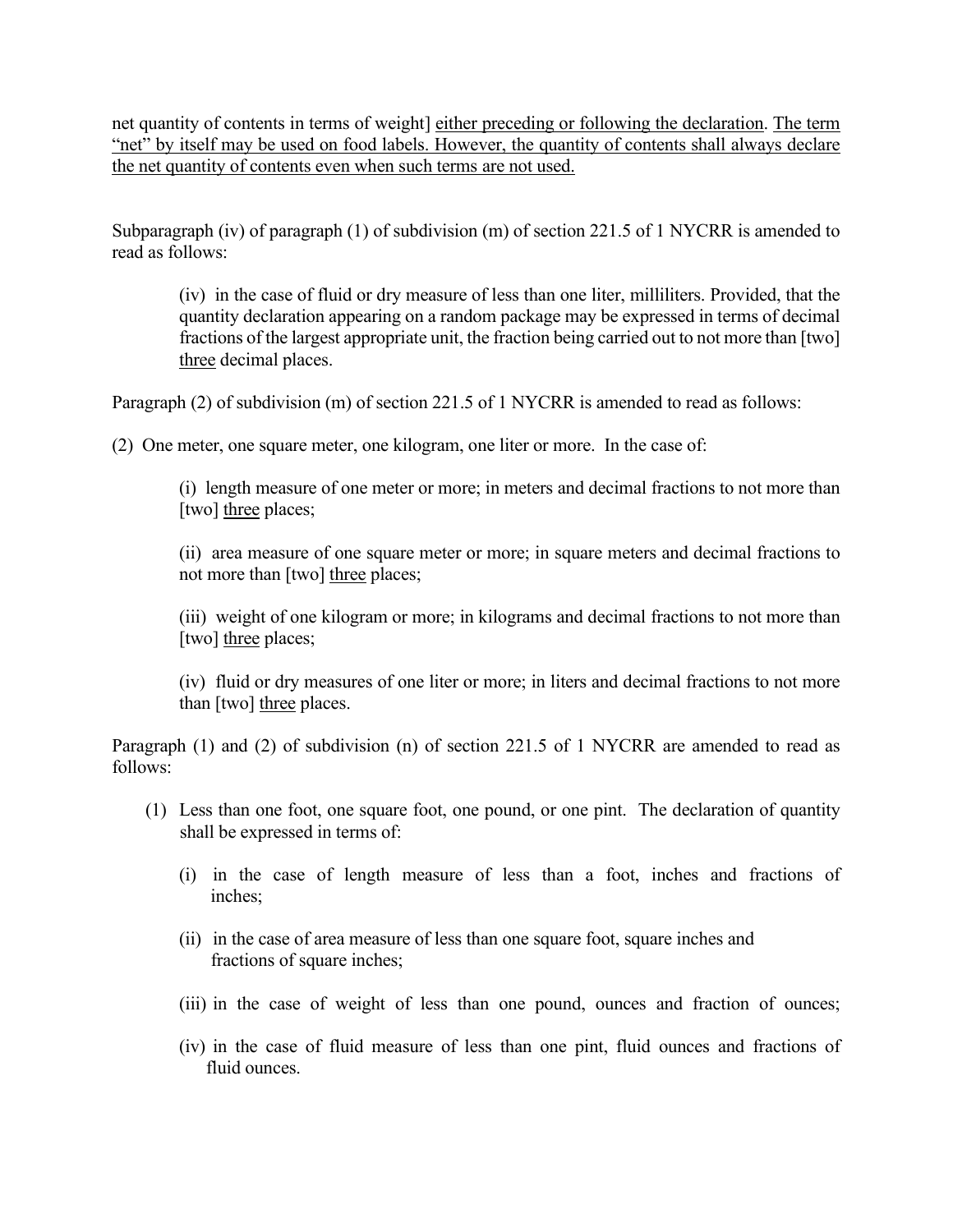Provided, that the quantity declaration appearing on a random package may be expressed in terms of decimal fractions of the largest appropriate unit, the fraction being carried out to not more than [two] three decimal places.

(2) [Four feet, four square feet, four pounds] One foot, one square foot, one pound, one pint, one gallon, or more. The declaration of quantity shall be expressed in the following terms [of the largest whole unit in the case of]:

(i) length measure of [four feet] one foot or more, the declaration of quantity shall be expressed in terms of feet or yards with any remainder expressed in inches and fractions of the inch or in fractions of the foot or yard, except that it shall be optional to include a statement of length in terms of inches [followed in parentheses by a declaration of yards and common or decimal fractions of the yard, or in terms of feet followed in parentheses by a declaration of yards with any remainder in terms of feet and inches];

(ii) area measure of [four square feet or more] one square foot or more but less than four square feet, expressed in square feet with any remainder expressed in square inches and fractions of a square inch or in fractions of a square foot; or

(iii) area measure of four square feet or more, expressed in square yards or square feet with any remainder in expressed in square inches and fractions of a square inch or in fractions of the square foot or square yard;

[(iii)] (iv) weight of [four] one [pounds] pound or more[;] expressed in terms of the largest whole unit with any remainder expressed in ounces and fractions of an ounce or in fractions of the pound;

 $[(iv)] (v)$  fluid measure of one [gallon] pint or more but less than one gallon, expressed in quarts, quarts and pints, or pints with any remainder expressed in fluid ounces or fractions of the pint or quart, except that two quart may be declared as one-half gallon; or

(vi) fluid measure of one gallon or more, expressed in terms of gallons followed by fractions of a gallon or by the next smaller whole unit with any remainder expressed in fluid ounces or fractions of the pint or quart;

(vii) dry measure of one dry pint or more, expressed in terms of the largest whole unit with the remainder expressed in fractions of a dry pint, dry quart, peck, or bushel, provided the quantity declaration on a random package may be expressed in decimal fractions of the largest appropriate unit carried out to no more than three decimal places.

Paragraph (3) of subdivision (n) of section 221.5 of 1 NYCRR is repealed and paragraph (4) of subdivision (n) of section 221.5 of 1 NYCRR is renumbered to be paragraph (3).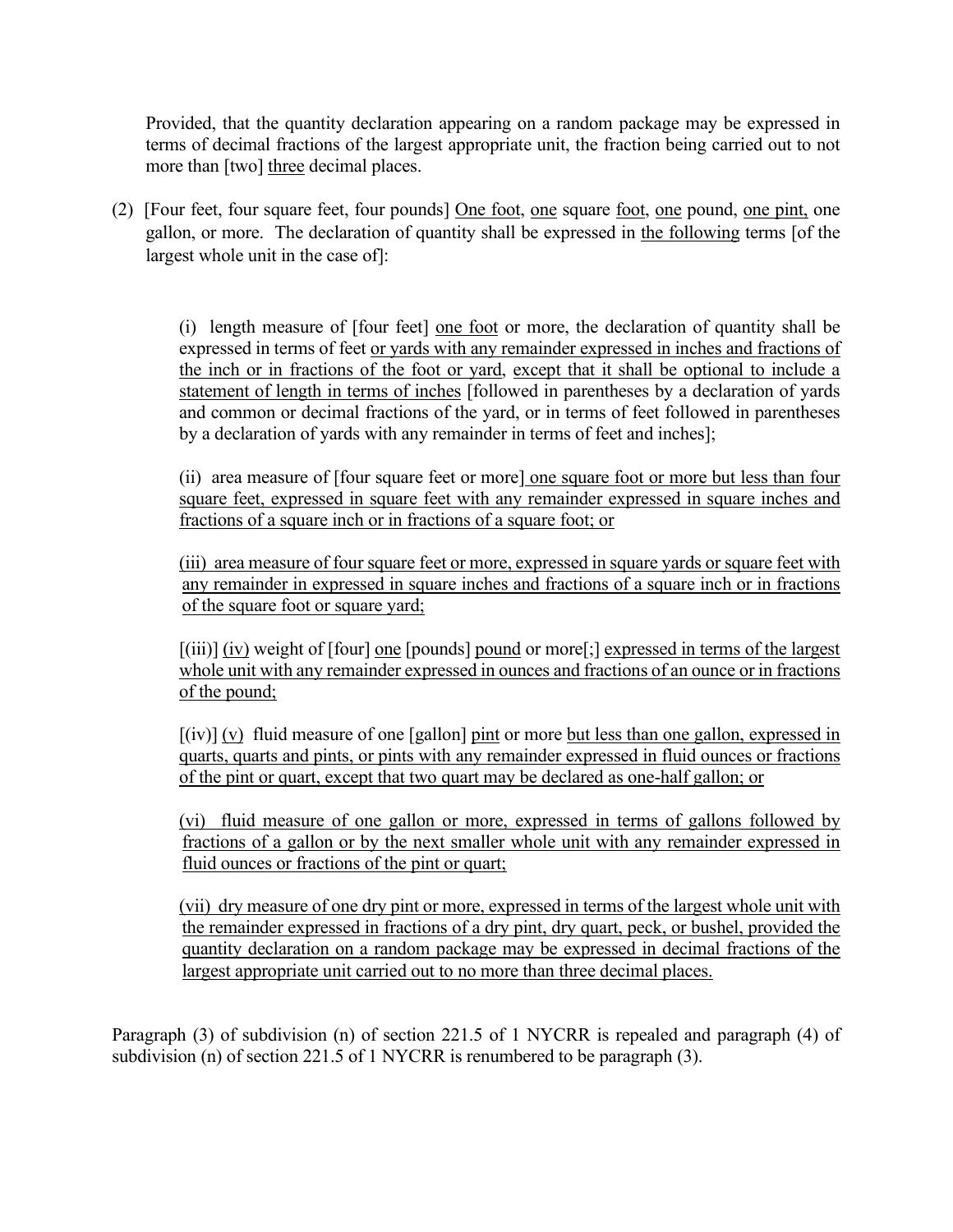Paragraph (4) of subdivision (p) of section 221.5 of 1 NYCRR is amended to read as follows:

(4) Decimal fractions. A decimal fraction shall not be carried out to more than [two] three places.

Subdivision (b) of section 221.9 of 1 NYCRR is amended to read as follows:

- (b) Random packages. A random package bearing a label conspicuously declaring the net weight, the price per kilogram or pound and the total price shall be exempt from the type, size, dual declaration], placement, and free area requirements of this regulation.
	- (1) In the case of a random package packed at one place for subsequent sale at another, neither the price per unit of weight nor the total selling price need appear on the package, provided the package label includes both such prices at the time it is offered or exposed for sale at retail. This exemption shall also apply to uniform weight packages of cheese and cheese products labeled in the same manner and by the same type of equipment as random packages exempted by this section.
	- (2) In the case of a random package offered for indirect sale (that is, via e-commerce, online, phone, fax, catalogue, or similar methods), neither the price per unit of weight nor the total selling price need appear on the package if:

(i) the unit price is set forth and established in the initial product offering;

(ii) the maximum possible net weight, unit price, and maximum possible price are provided to the customer by order confirmation when the product is ordered; and

(iii) when the product is delivered, the customer receives a receipt bearing the identity, net weight, unit price and total price.

Subdivision (h) of section 221.9 of 1 NYCRR is amended to read as follows:

(h) Packaged commodities with labeling requirements specified in Federal Law. Packages of meat and meat products, poultry and poultry products, tobacco and tobacco products, [insecticides, fungicides, rodenticides, cosmetics, medical devices, over-the-counter drugs, pesticides and alcoholic beverages shall be exempt from those portions of these regulations [requiring dual declarations in customary units and specifying location and minimum type size of the net quantity declaration, provided, that quantity labeling requirements for such products are specified in Federal Law, so as to follow reasonably sound principles of providing consumer information.

Paragraph (2) of subdivision (i) of section 221.9 of 1 NYCRR is repealed and paragraphs (3) and (4) are renumbered to be paragraphs (2) and (3) respectively.

Paragraph (2) of subdivision (j) of section 221.9 of 1 NYCRR is repealed and paragraph (3) is renumbered to be paragraph (2).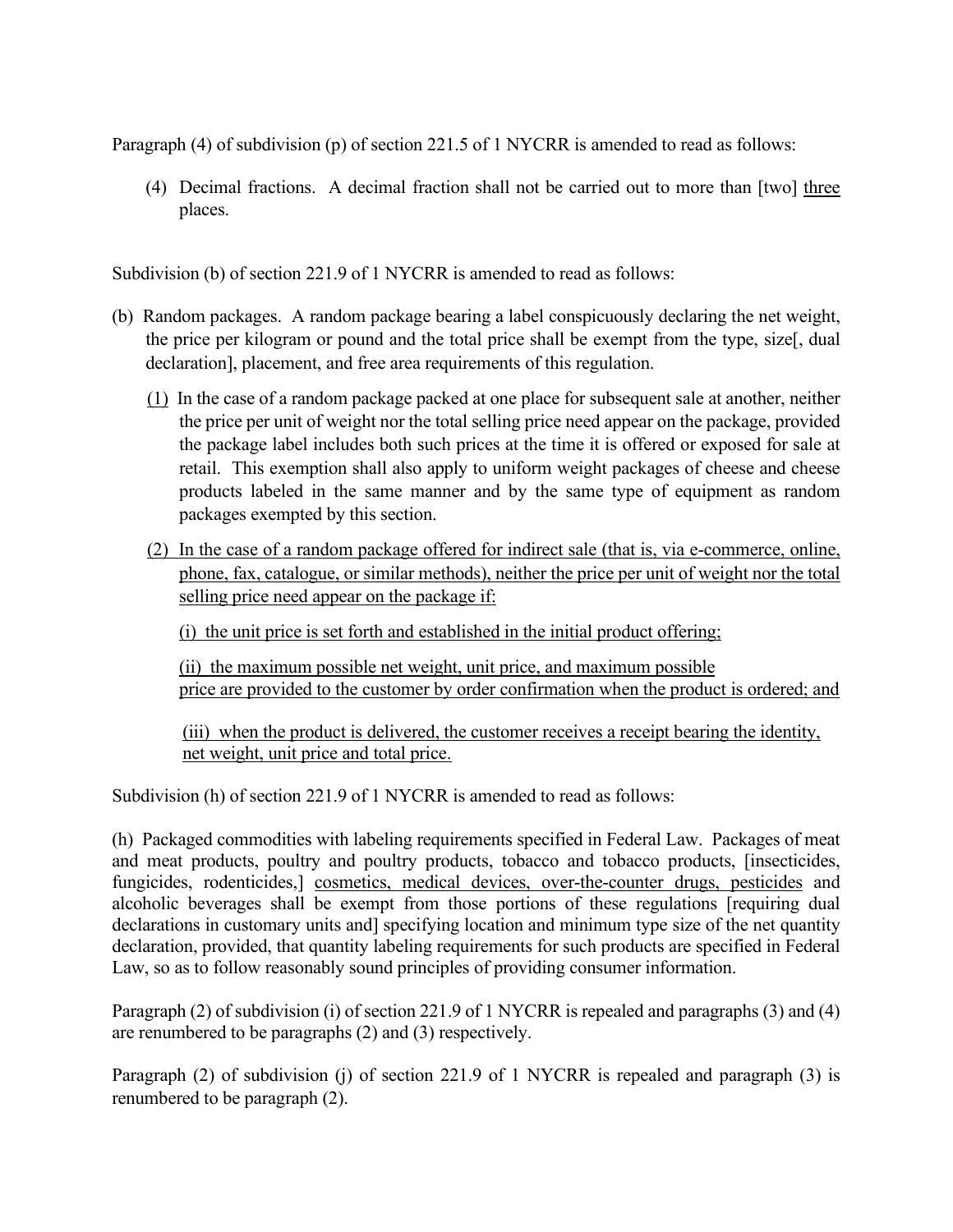Subdivision (m) of section 221.9 of 1 NYCRR is amended to read as follows:

(m) Butter. When packaged in four-ounce, eight-ounce, and one-pound units with continuous label copy wrapping, butter is exempt from the requirements that the statement of identity (section  $221.39(a)$  of this Part) and the net quantity declaration (section 221.6(f) of this Part) be generally parallel to the base of the package. When packaged in eight-ounce and one-pound units, butter is exempt from the requirement for location (section 221.(b) of this Part) of the net quantity declaration [and, when packaged in one-pound units, is exempt from the requirement for dual quantity declaration (section 221.5[n][3] of this Part)].

Subdivision (o) of section 221.9 of 1 NYCRR is amended to read as follows:

(o) Flour. Packages of wheat flour packaged in units of 2, 5, 10, 25, 50 and 100 pounds shall be exempt from the requirements in this regulation for location (section 221.6(b) of this Part) of the net quantity declaration [and, when packaged in units of two pounds, shall be exempt also from the requirement for a dual quantity declaration (section 221.5[n][3] of this Part)].

Subdivision (s) of section 221.9 of 1 NYCRR is amended to read as follows:

(s) Margarine. Margarine in one pound rectangular packages, except for packages containing whipped or soft margarine or packages containing more than four sticks, shall be exempt from the requirement in this regulation for location (section 221.6(b) of this Part) of the net quantity declaration[, and shall be exempt from the requirement for a dual quantity declaration (section 221.5[n][3] of this Part)].

Paragraph (1) of subdivision (v) of section 221.9 of 1 NYCRR is amended to read as follows:

(1) the net quantity of contents on packages of movie film and bulk still film is expressed in terms of the number of lineal feet or meters of usable film contained therein;

Subdivision (w) of section 221.9 of 1 NYCRR is amended to read as follows:

(w) Paints and kindred products.

[(1) Paints, varnishes, lacquers, thinners, removers, oils, resins and solvents, when packed in one liquid-pint and one liquid-quart units shall be exempt from the dual quantity requirements of section  $221.5(n)(3)$  of this Part.]

 $\lceil (2) \rceil$  (1) Tint base paint may be labeled on the principal display panel, as required by this regulation, in terms of a quart or a gallon, including the addition of colorant selected by the purchaser, provided that the system employed ensures that the purchaser always obtains a quart or a gallon; and further provided that, in conjunction with the required quantity statement on the principal display panel, a statement indicating that the tint base paint is not to be sold without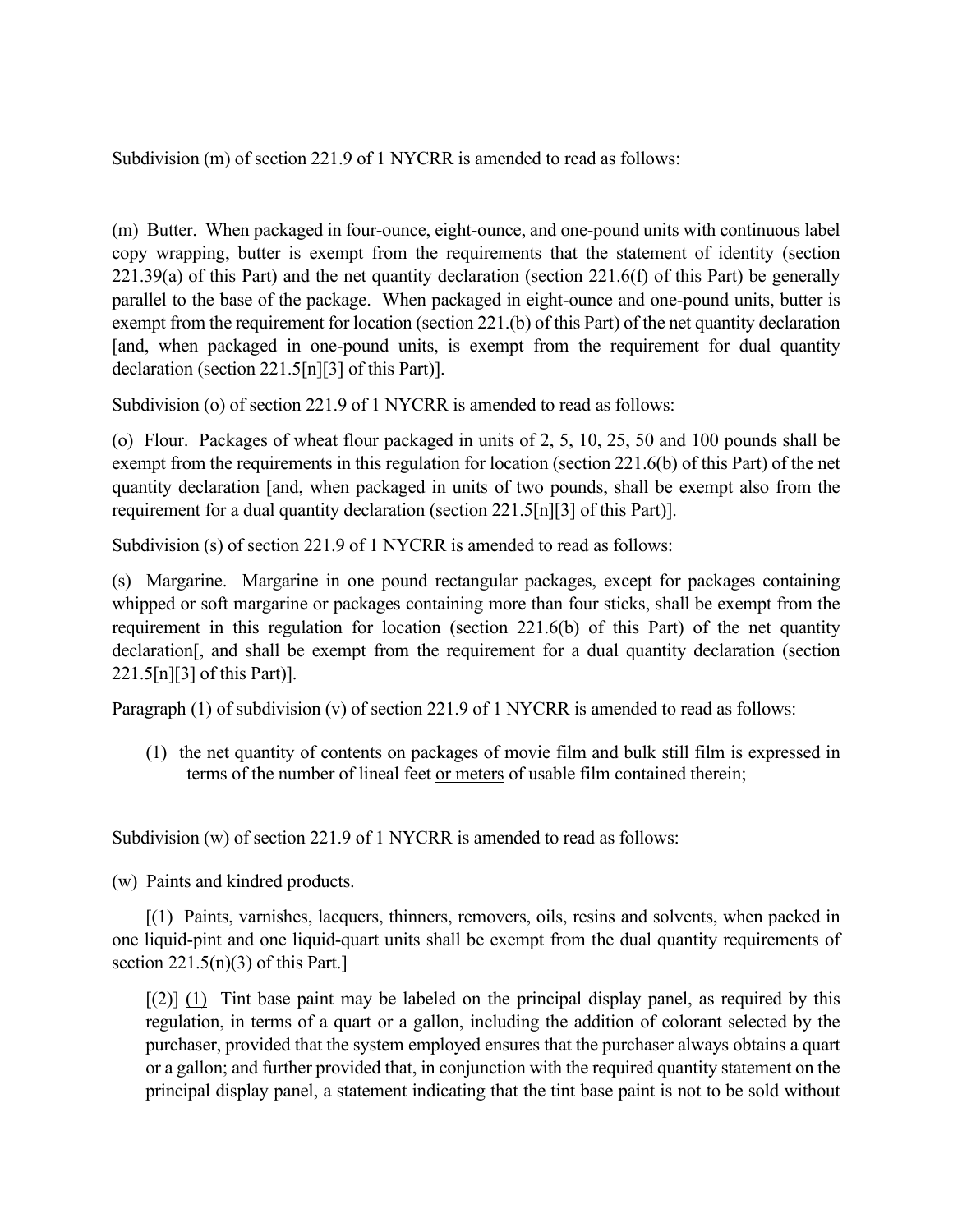the addition of colorant is presented; and further provided that the contents of the container, before the addition of colorant, is stated in fluid ounces elsewhere on the label.

 $[(3)]$  (2) Wherever the conditions of [paragraphs] paragraph (1) [and (2)] of this subdivision cannot be met, containers of tint base paint must be labeled with a statement of the actual net contents prior to the addition of colorant in full accord with all the requirements of this regulation.

Subdivisions (x) and (y) of section 221.9 of 1 NYCRR are repealed.

Subdivision (z) of section 221.9 of 1 NYCRR is re-lettered to be subdivision (x) and is amended to read as follows:

 $[(z)]$  (x) Pillows, cushions, comforters, mattress pads, sleeping bags, and similar products. Those products, including pillows, cushions, comforters, mattress pads, and sleeping bags, that bear a permanent label as designated by the Association of Bedding and Furniture Law Officials or by the [California Bureau of Home Furnishings] Department of Consumer Affairs, Bureau of Household Goods and Services shall be exempt from the requirements for location (section 221.6(b) of this Part); size of letters and numbers (section 221.6(h) and (i) of this Part); free area (section 221.6(e) of this Part); and the declarations of identity and responsibility (section 221.3(a) and section 221.4 of this Part); provided that declarations of identity, quantity, and responsibility are presented on a permanently attached label and satisfy the other requirements of this regulation; and further provided that the information on such permanently attached label be fully observable to the purchaser.

Subdivisions (aa) and (bb) of section 221.9 of 1 NYCRR are re-lettered to be subdivisions (y) and (z), respectively.

Subdivision (cc) of section 221.9 of 1 NYCRR is repealed.

Section 221.9 of 1 NYCRR is amended by adding thereto new subdivisions (aa) and (bb), to read as follows:

(aa) Metric Units; Consumer Commodities. The requirements for dual declaration in metric units (except for packaged seeds in 221.8(j) of this Part and camera film in 221.9(v) of this Part) shall not apply to:

- (1) foods packaged at the retail store level;
- (2) meat and poultry products subject to the Federal Meat Products Inspection Act or the Federal Poultry Products Inspection Act;
- (3) tobacco or tobacco products;
- (4) any beverage subject to the Federal Alcohol Administration Act;
- (5) any product subject to the Federal Insecticide, Fungicide, and Rodenticide Act; and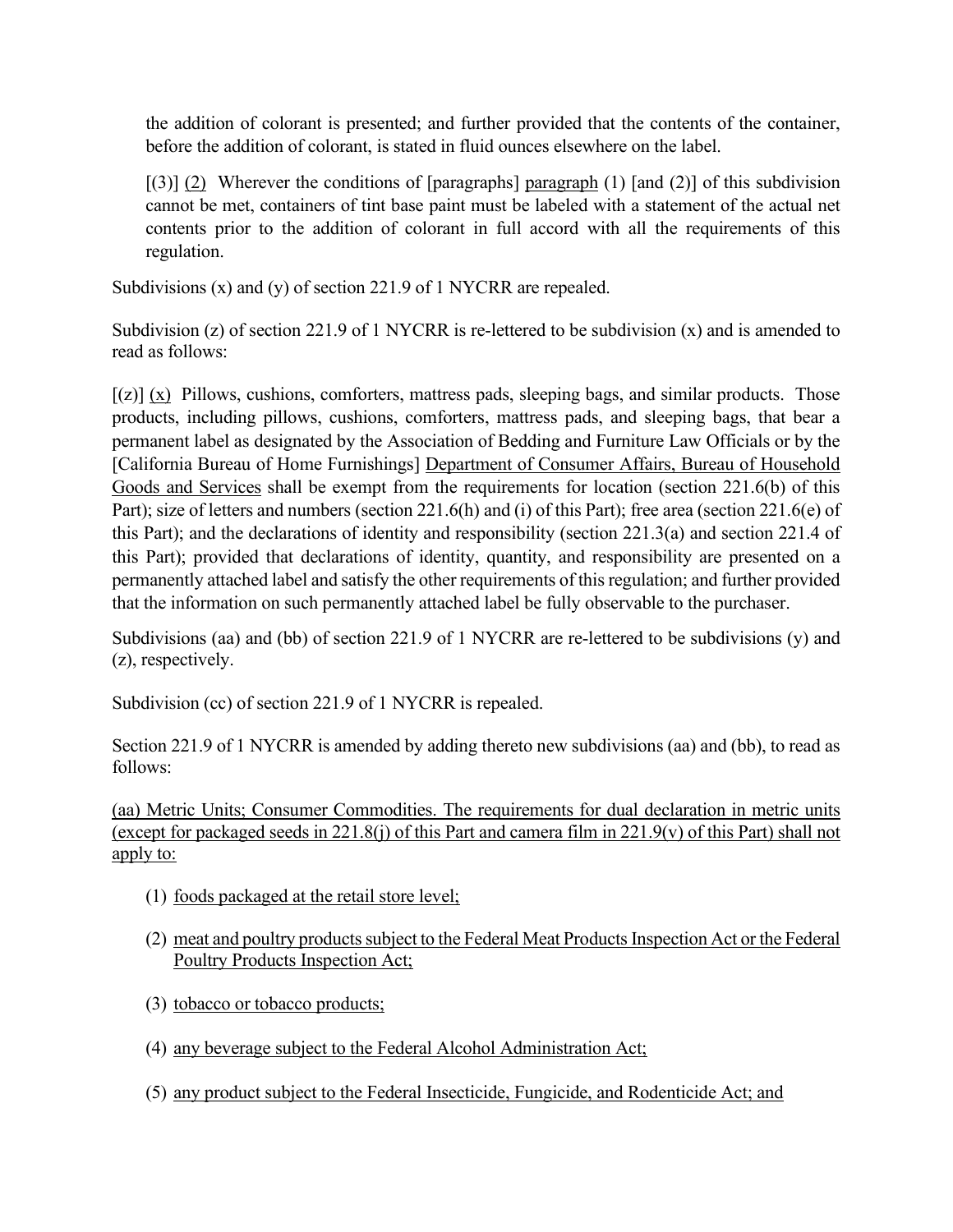## (6) drugs and cosmetics subject to the Federal Food, Drug and Cosmetic Act.

(bb) Customary Units; Consumer Commodities. The requirements for dual declaration in customary units shall not apply to packages that bear appropriate metric units. This exemption does not apply to foods, drugs, cosmetics, or to packages subject to the Federal Fair Packaging and Labeling Act, meat and poultry products subject to the Federal Meat Inspection Act or the Federal Poultry Products Inspection Act; and tobacco or tobacco products. For a list of commodities not within the scope of the Fair Packaging and Labeling Act, see section 2.6.8 in Chapter VI, headed "NCWM Policy, Interpretations, and Guidelines" in *National Institute of Standards and Technology Handbook 130*, 2020 Edition, as adopted by the 104<sup>th</sup> National Conference on Weights and Measures. This document is available from the National Conference on Weights and Measures, 1135 M Street, Suite 110, Lincoln, NE 68508, or the Superintendent of Documents, U.S. Government Printing Office, Washington, DC 20402. It is available for public inspection and copying in the office of the Director of Weights and Measures, 10B Airline Drive, Albany, NY 12235 or in the office of the Department of State, One Commerce Plaza, 99 Washington Avenue, Suite 650, Albany, NY 12231.

Section 221.11 of 1 NYCRR is amended to read as follows:

221.11 Test procedures, magnitude of permitted variations. (a) The test procedures for testing packaged commodities shall be those contained in *National Institute of Standards and Technology Handbook 133*, [2018] 2020 Edition, *Checking the Net Contents of Packaged Goods*, as adopted by the  $[102<sup>nd</sup>] 104<sup>th</sup> National Conference on Weights and Measures. The document is available$ from the National Conference on Weights and Measures, 1135 M Street, Suite 110, Lincoln, NE 68508, or the Superintendent of Documents, U.S. Government Printing Office, Washington, DC 20402. It is available for public inspection and copying in the office of the Director of Weights and Measures, 10B Airline Drive, Albany, NY 12235 or in the office of the Department of State, One Commerce Plaza, 99 Washington Avenue, Suite 650, Albany, NY 12231.

(b) The magnitude of variations permitted under section 221.10 of the Part shall be those contained in the procedures and tables of *National Institute of Standards and Technology Handbook 133*, [2018] 2020 Edition, *Checking the Net Contents of Packaged Goods*, as adopted by the [102nd] 104<sup>th</sup> National Conference on Weights and Measures.

Subdivision (a) of section 221.12 of 1 NYCRR is amended to read as follows:

(a) to commodities when sold for immediate consumption on the premises where sold (also see section 221.13(b)(25) of this Part, headed Ready-to-eat food);

Section 221.12 of 1 NYCRR is amended by adding thereto a new Subdivision (i), to read as follows: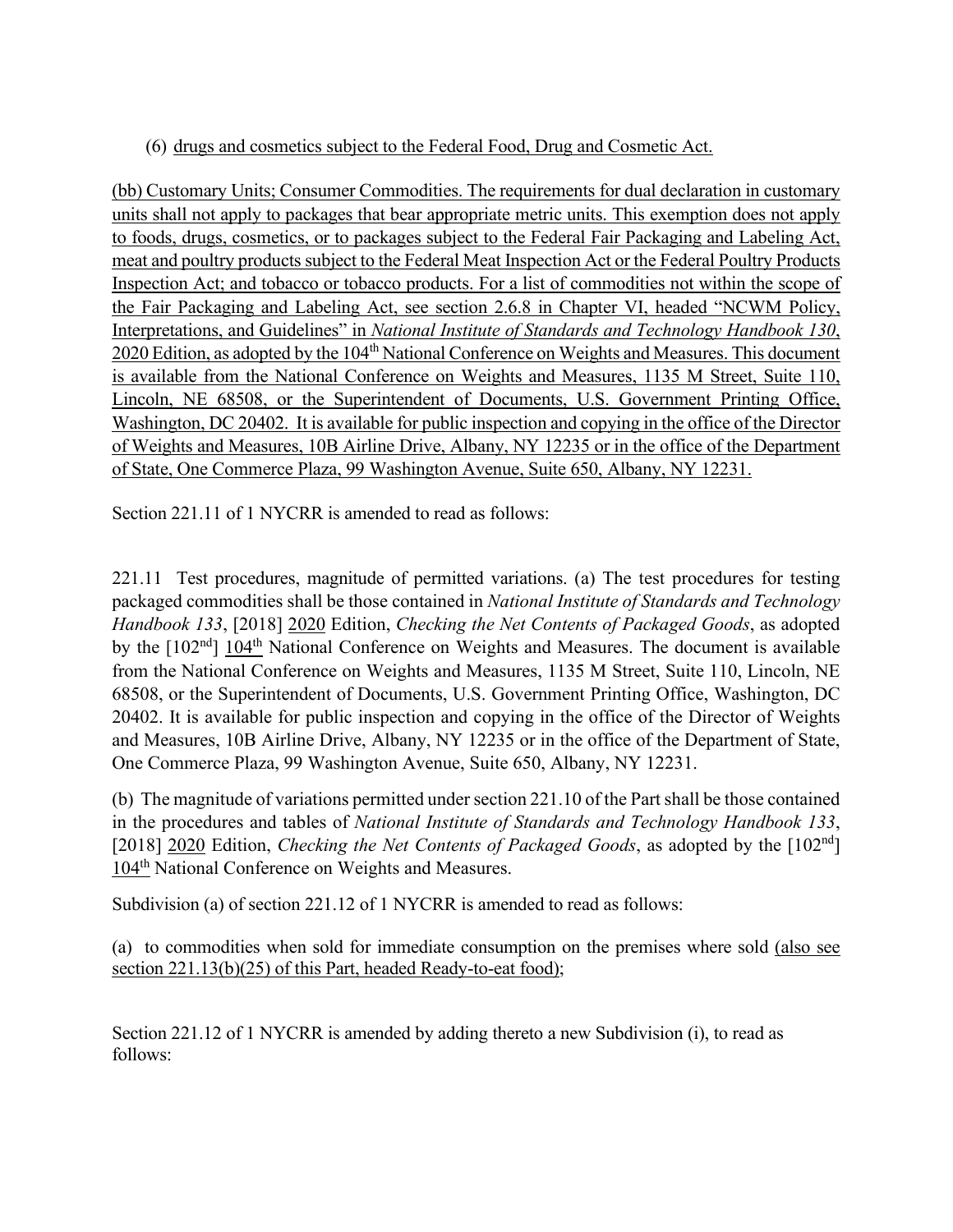(i) to bulk milk which must be sold by weight or weight based upon 8.6 pounds per gallon (1.03  $kg/L$ ).

Paragraph (10) of Subdivision (b) of section 221.13 of 1 NYCRR is repealed and a new paragraph (10) is added thereto, to read as follows:

(10) Method of sale by bale or lot. Baled hay or straw shall be sold by net weight unless the hay or straw offered for sale was observed by the buyer or his/her agent prior to the sale, where it may be sold by count.

Paragraph (11) of subdivision (b) of section 221.13 of 1 NYCRR is repealed and a new paragraph (11) is added thereto, to read as follows:

(11) Method of sale, animal bedding. Packaged animal bedding of all kinds shall be advertised, labeled, offered for sale and sold by volume in either a compressed or an uncompressed package. A package of compressed animal bedding shall be advertised, labeled, offered, and exposed for sale and sold by useable volume. As used in this section useable volume shall mean the volume of product that can be recovered from a package by the consumer after it is unwrapped and, if necessary, uncompressed. The display of a net or gross weight, pre-compression volume, compressed volume, or supplementary dry measure quantities anywhere on the package is prohibited. Packaged animal bedding consisting of granular corncobs and other dry (8% or less moisture), pelleted, and/or noncompressible bedding materials that are sold to non-retail, laboratory animal research industries may be sold by weight.

Subparagraphs (ii) and (iii) of Paragraph (18) of Subdivision (b) of section 221.13 of 1 NYCRR are amended to read as follows:

(ii) Except insofar as provided in subparagraph (iii) herein, each delicatessen product shall be clearly and legibly marked with a sign or label attached to or adjacent to the product in a retail display containing selling price and customary fraction or multiple unit of measure. The required information shall be presented in a boldface type font in a contrasting color to the background with [the number  $(8)$  or letter  $(B)$ ] numbers and letters at least 3/16 inch in height and 3/32 inch in width.

(iii) In lieu of a sign or label attached to or adjacent to the product in a retail display, a sign may be posted in clear view of the customer indicating the identity of the item, selling price, and customary fraction or multiple units of measure. The required information shall be presented in a boldface type font in a contrasting color to the background with the [number 8 or letter B at least 3/4 inch in height and 1/4 inch in width] font size of the selling price and units of measure the same size or greater than the font size of the identity of the item.

Paragraph (19) of Subdivision (b) of section 221.13 is amended to read as follows:

(19) Bulk sales. A commodity may be offered for retail sale in bulk, including the sale of any item or a lot of any such item unwrapped, provided that a sign be conspicuously posted in plain view of